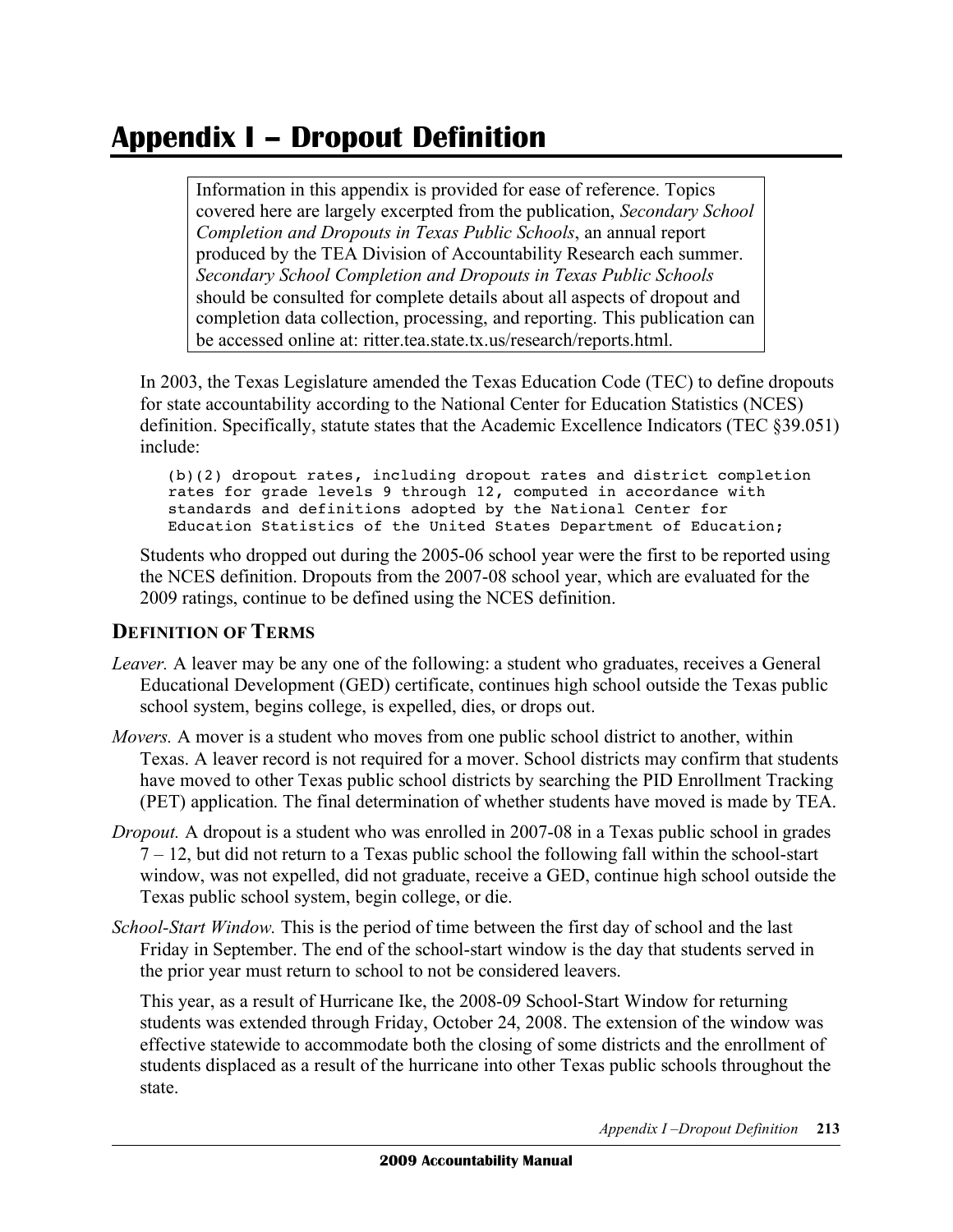#### **OTHER INFORMATION**

- *Residential Facilities.* If the student moves to a facility served by a Texas public school district, no leaver code is necessary. For other situations, see the *PEIMS Data Standards*.
- *GED Recipients.* If a student earned a GED prior to September 1, 2008, the student is not a dropout and no leaver code is necessary. For other situations, see the *PEIMS Data Standards*.
- *Migrant Students.* Migrant students who return after the school-start window are not counted as dropouts.
- *Summer Dropouts.* For state accountability purposes, summer dropouts are attributed to the school year just completed, based on the campus of enrollment on the final day of the previous school year.

#### **LEAVER REASON CODES**

 School districts can submit 1 of 14 leaver reason codes for each leaver. One code is for students who graduate, and one is for students who drop out. The remaining 12 codes are for "other leavers"—students who: enroll in school outside Texas; enroll in Texas private school; enter home schooling; enter college early to pursue degrees; enroll in university high school diploma programs authorized by the State Board of Education; graduate outside Texas, enter Texas public school, then leave again; complete GEDs outside Texas; are expelled from school; are removed from school by Child Protective Services; are withdrawn from school for administrative reasons, such as nonresidence; return to their home countries; or die.

 *Table 41: PEIMS Leaver Reason Codes for 2007-08* 

| Code                                      | Leaver reason                                                                                      |
|-------------------------------------------|----------------------------------------------------------------------------------------------------|
| Graduated or received an out-of-state GED |                                                                                                    |
| $01*$                                     | Graduated                                                                                          |
| $85*$                                     | Graduated outside Texas, returned to school, and left again                                        |
| 86*                                       | Completed GED outside Texas                                                                        |
| Moved to other educational setting        |                                                                                                    |
| $24*$                                     | Entered college early to pursue degree                                                             |
| $60*$                                     | Withdrew for home schooling                                                                        |
| 66*                                       | Removed from the district by Child Protective Services                                             |
| $81*$                                     | Withdrew from/left school to enroll in Texas private school                                        |
| $82*$                                     | Withdrew from/left school to enroll in school outside Texas                                        |
| $87*$                                     | Withdrew from/left school to enroll in a university high school diploma program authorized by      |
|                                           | the State Board of Education                                                                       |
| Withdrawn by district                     |                                                                                                    |
| $78*$                                     | Expelled for criminal behavior and cannot return                                                   |
| $83*$                                     | Administrative withdrawal for nonresidence, falsification of enrollment information, or failure to |
|                                           | provide identification or immunization records                                                     |
| Other reasons                             |                                                                                                    |
| $03*$                                     | Deceased                                                                                           |
| $16*$                                     | Returned to home country                                                                           |
| 98                                        | Other (reason unknown or not listed above)                                                         |

 *\* Codes with an asterisk (\*) are not included in the calculation of the dropout rate used for accountability purposes. Source:* Secondary School Completion and Dropouts in Texas Public Schools*.*